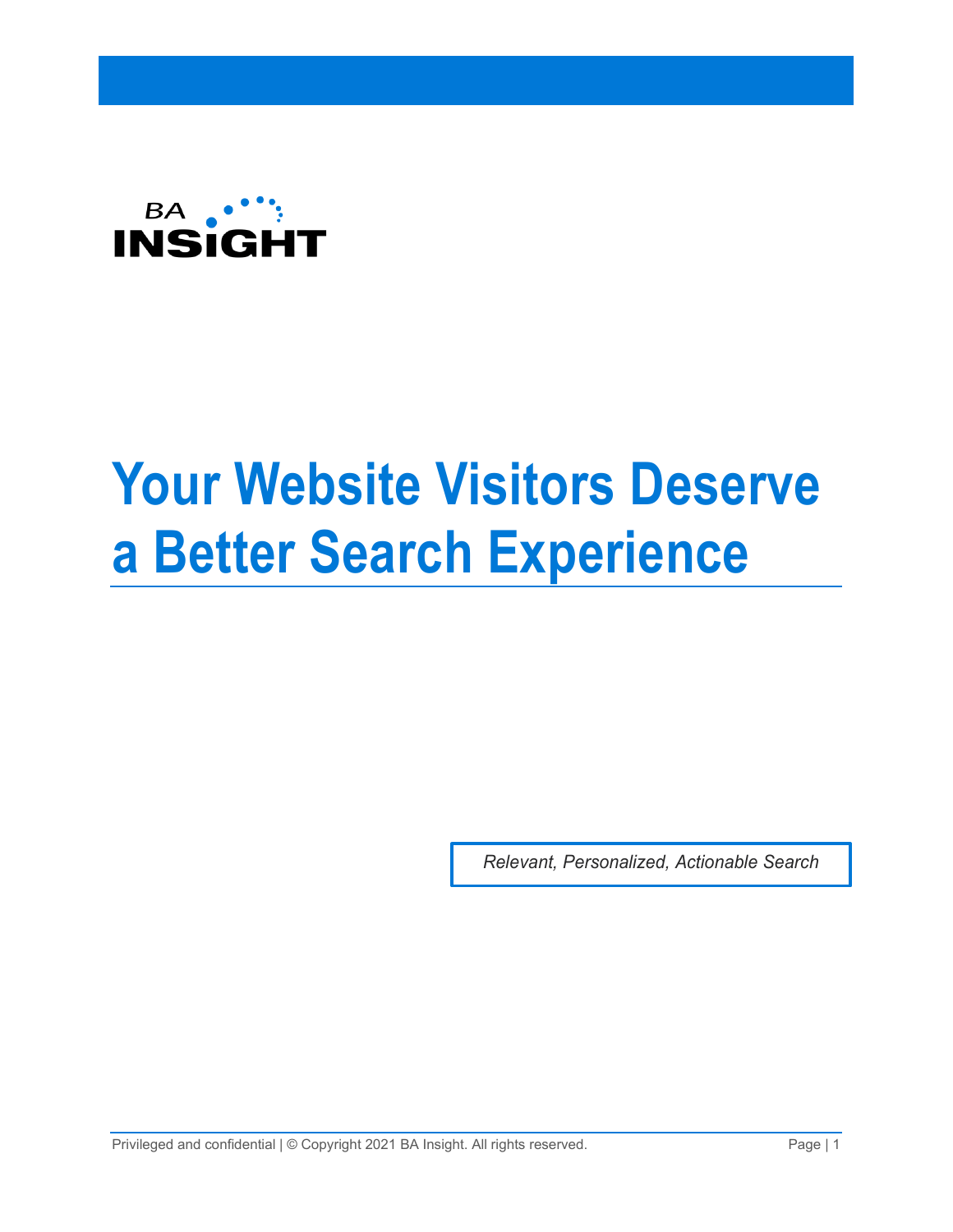# **Advancing Website Search to the Next Level**

Your website is not just a set of static pages with a great design and outstanding navigation. Instead of clicking around, visitors will often immediately go to the search box to try to find the information they are seeking. And studies suggest that when people search and receive the results that are relevant to them, the conversion ratio is much higher. The standard for your website experience is set by organizations like Google, Amazon, and others.

In an era of self-service and personalization, search has evolved to become the most important function on many websites, delivering experiences that drive business value in the form of higher conversion rates, increased customer engagement, and additional revenue.

# **User Experience is Paramount**

The user experience governs how users interact with your website to find what they are looking for. This is their first impression of your site and overall brand, and it goes a long way in providing an experience that meets their ultimate needs and expectations while helping them find the information they seek. So not only do you need to make the search box prominent on your site, but it also needs to:

- 1. Provide Natural Language Search that understands user intent.
- 2. Offer suggestions and provide personalized search results.
- 3. Provide filtering features to help visitors quickly get to what they are looking for.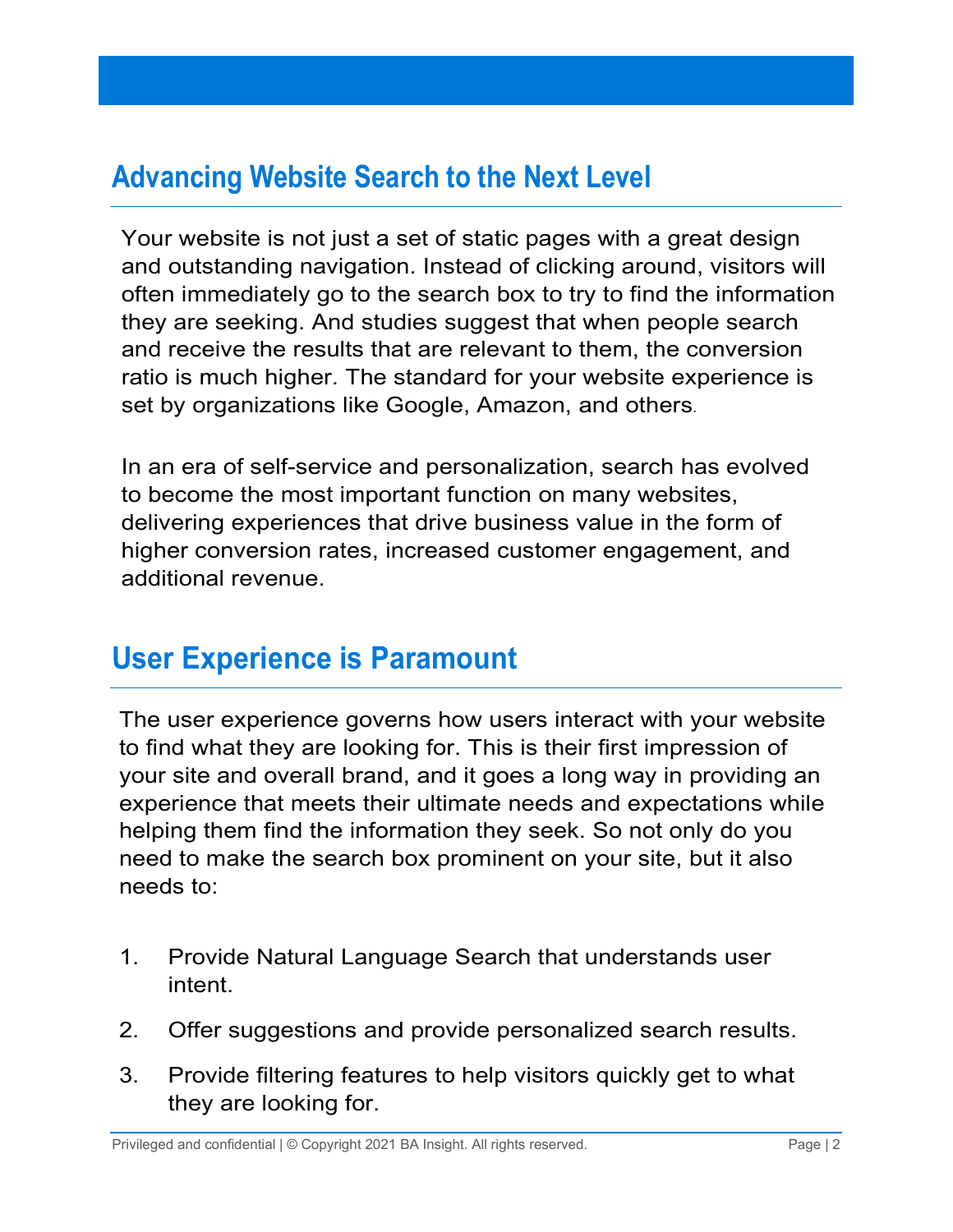- 4. Be responsive.
- 5. Provide accurate answers by using Natural Language.

Let's explore each of these further:

## **1. Provide Natural Language Search that understands user intent.**

Your website search must understand visitor intent both by using machine learning based on past experiences as well as natural language search to resemble an experience similar to that of sites like Google and Amazon. Traditional filtering needs to still be there, but the world of web has moved to natural language search, and it has become a MUST HAVE.

## **2. Suggestions and personalized results:**

- a. Website search must be able to provide auto-complete functionality as visitors type their searches based on what others similar to them have previously found helpful. By taking advantage of machine learning, these search suggestions save your visitors time, avoid frustration, and ensure that they are getting the most relevant results possible without even searching. When relevant results are provided quickly, it creates a memorable, positive experience.
- b. BAI advanced search understands human behavior and intent, even when visitors make a typo or aren't completely sure what they're looking for. We use machine learning and past searches to recommend alternate spelling for common misspellings, speeding up the process delivering relevant results. We also provide synonyms and variety of other ways to help get users to the right information.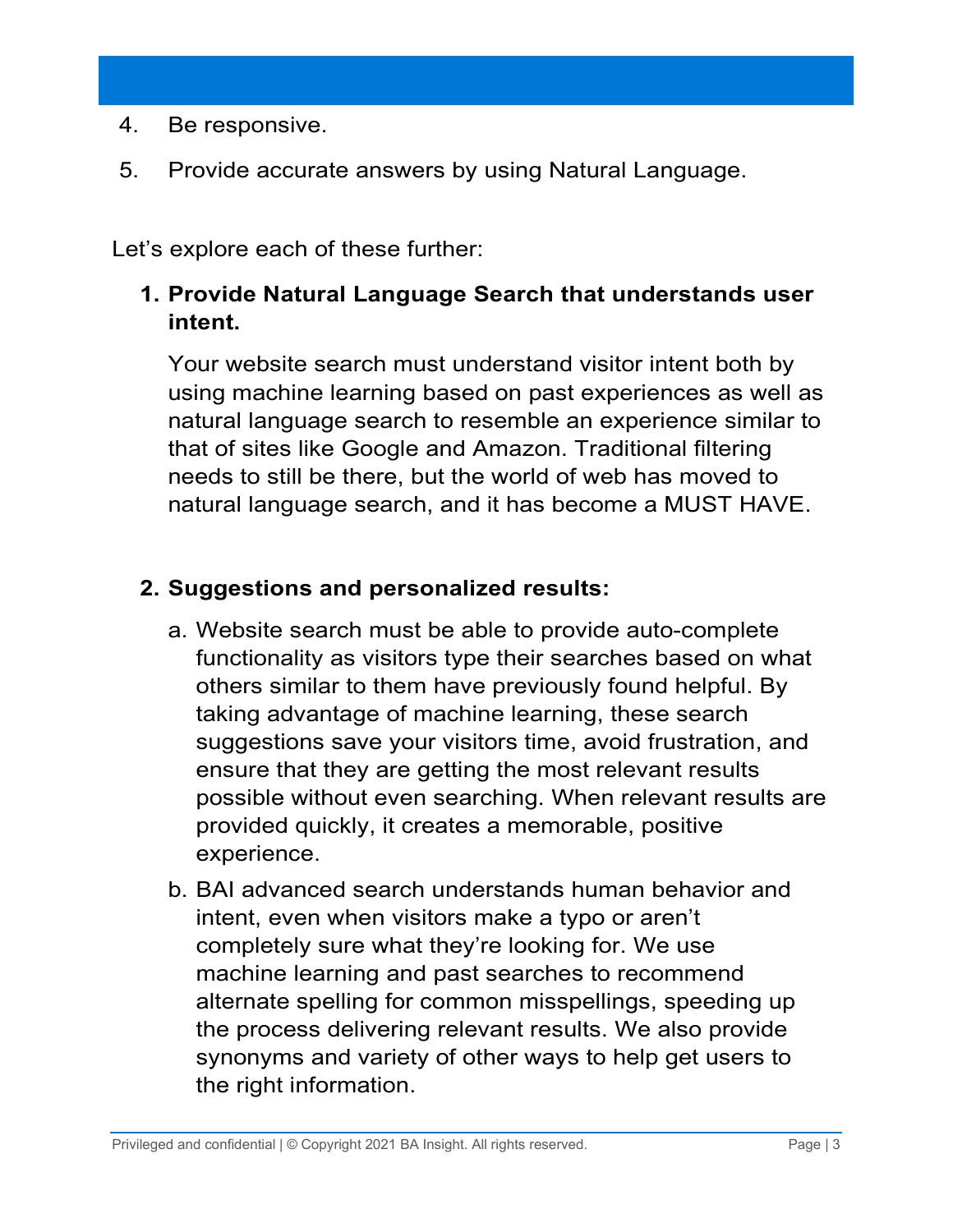## **3. Provide filtering features to help visitors quickly get to what they are looking for.**

Natural language search can and will decrease the need for traditional filtering, but visitors still like to be provided with options. So, empower your visitors based on search terms by providing dynamic filters and facets. This lets your visitors get to the most relevant content quickly rather than sifting through volumes of information, which they would never do anyway.

With BAI, both natural language search and facets are autoapplied to improve relevancy by using a variety of data about the visitor. This includes things such as location, persona, and previous searches by other similar visitors for a truly outstanding personalized experience.

#### **4. Make sure it is responsive.**

Do not invest in another site for mobile experiences. Instead, make sure your existing site is responsive. BAI advanced search is responsive out of the box, so you do not have to invest time and money developing a responsive solution. Natural language search is critical for mobile users given the smaller space and requirement for faster, more accurate results.

#### **5. Provide accurate answers by using natural language.**

Instead of just using simple keyword search, take advantage of natural language to provide answers to what your visitors are looking for. You should also provide exact answers from within a document, independent of the format of the document. This